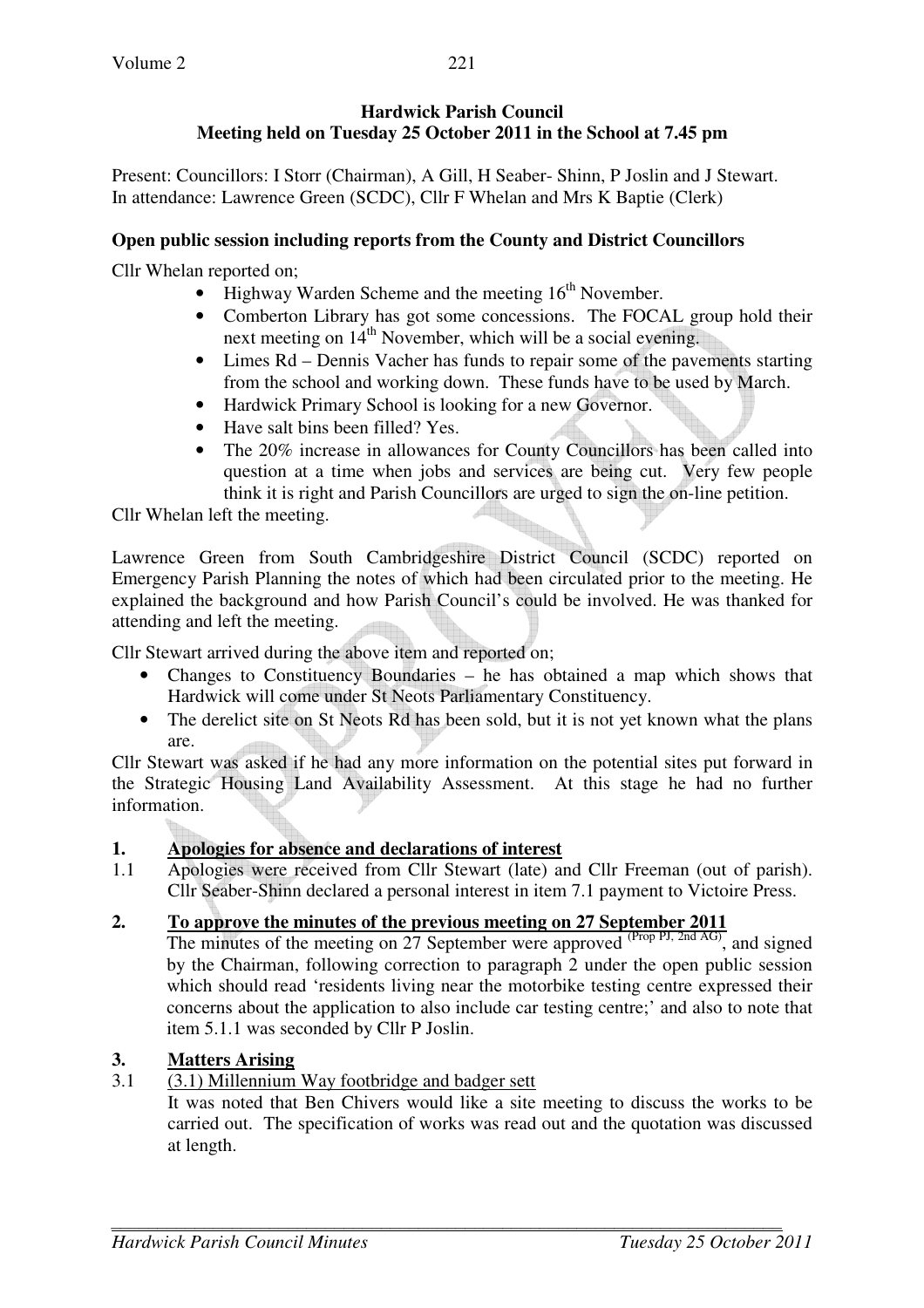It was agreed to ask the contractors AK & JF Farms to carry out the necessary works to make the bridge safe as per quotation of £345.00. (Prop AG, 2nd IS)

Peter Gaskin (SCDC) is to be advised that the £900 grant is not enough to cover the boardwalk across the badger sett, or the suggested clearance work, and therefore the Parish Council is just going ahead with the bridge work.

- 3.2 (Comments) Emergency Parish Planning Cllr Storr will co-ordinate the plan.
- 3.3 (5.3) Willow tree near 1 Laxton Avenue to consider quote and to note that the tree has a TPO

A tree works application is required as the tree has a Tree preservation order on it One quote had been received but additional quotes are required from Ian Lawson and Peter Oakes.

## **4. Correspondence/communications received**

- 4.0 S/1809/11 Testing Centre, 25 St Neots Rd. The planning committee are meeting at 10am 2/11/11. The Chairman will attend.
- 4.1 Bar Hill Library request for support It was agreed that the Parish Council does not feel able to assist.
- 4.2 Request for bin on St Neots Road and dog bin in Ellison Lane The request for an additional bin by Mr Dyer was considered. Clarification is sought on exactly where the litter problem is on St Neots Rd. Carried forward to the next meeting.
- 4.3 SCDC Call for Sites

Noted. Cllr Stewart pointed out that this gives the village an opportunity to alter its boundaries by changing the village envelope.

4.4 Community Access Points & WiFi It was agreed to keep the service and to put an article in the village magazine asking whether anybody locally would be prepared to offer IT support.

# **5. Planning applications and decision notices**

- 5.1 Planning applications received since the last meeting
- 5.1.1 S/1934/11 3 Laxton Avenue single storey rear extension It was agreed to make no recommendation.(Prop AG, 2nd PJ)
- 5.1.2 CCC Cambourne Blue School Noted.
- 5.2 Decision and appeal notices report
- 5.2.1 S1934/11 2 Limes Road 2 storey extension. Permission granted by SCDC.
- 5.3 Tree works applications None.

## **6. Members reports and items**

6.1 School Liaison Meeting Cllr Joslin's written report was noted.

# **7. Finance, procedure and risk assessment**

7.1 To receive the financial report and approve the payment of bills

The financial report was received and considered and invoices and bank statements were checked before the cheques were signed. The payments as listed in the report were approved for payment<sup>(Prop AG, 2nd JS)</sup> Credits received since the last meeting were noted.